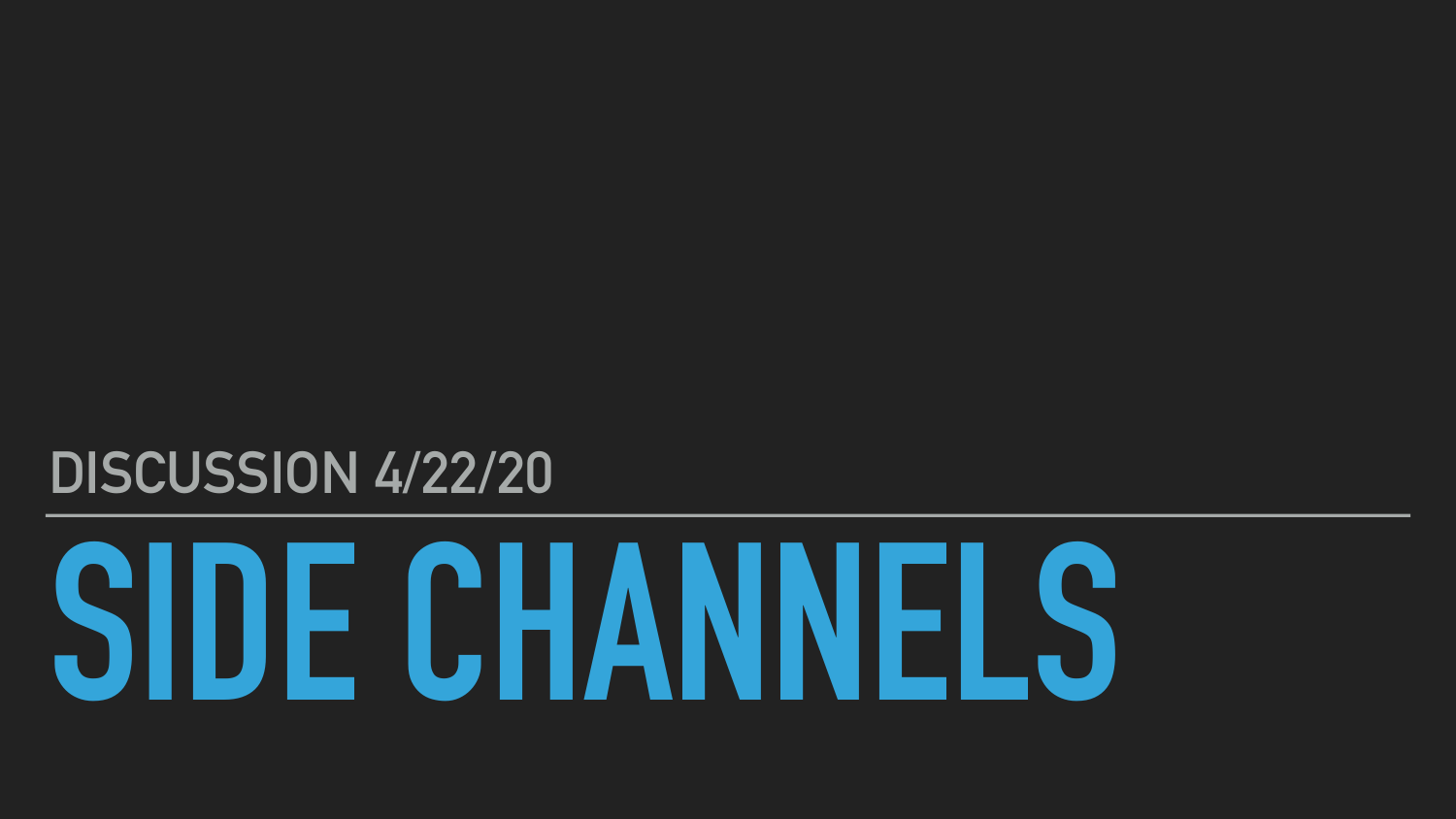# **LOGISTICS**

### ▸ PA2 due date extension to Tuesday 4/28/20

### ▸ PA3 will be released Thursday 4/23/20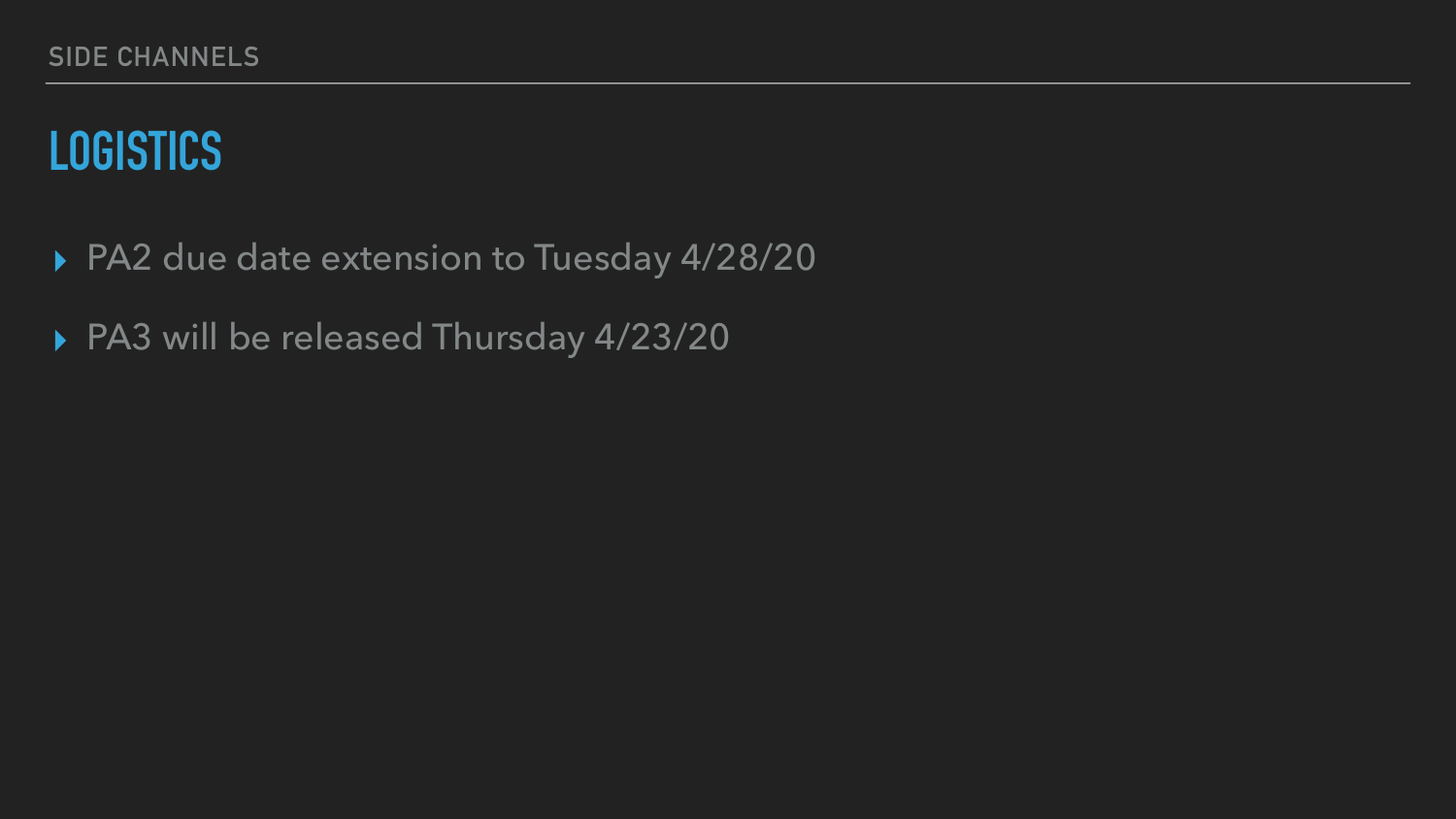- ▸ in this context, a channel is a means of conveying information
- $\blacktriangleright$  consider a password checking function  $f(x)$   $x \mapsto \{0,1\}$
- $\blacktriangleright$  the intended information channel of the function is the output:  $\{0,1\}$
- $\blacktriangleright$  in ideal circumstances, a user passes  $x$  to  $f$ , and may only observe  $f(x)$

# **WHAT DO YOU MEAN BY CHANNEL?**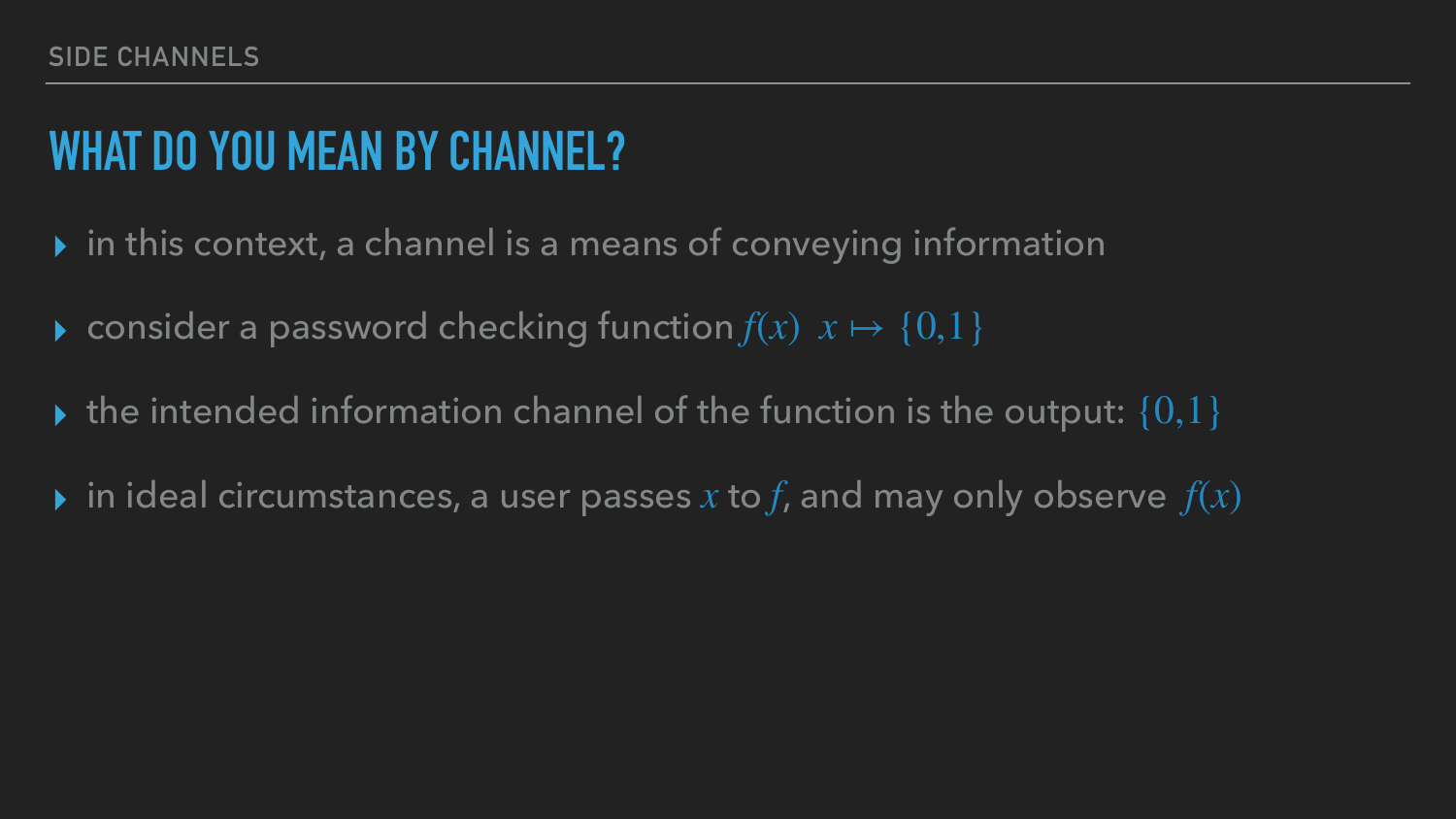# **SO WHAT'S A SIDE CHANNEL?**

- $\blacktriangleright$  in actuality,  $f$  must be implemented/processed to run on physical devices
- ▸ a side channel is any channel of information produced as a side-effect of conveying information along the primary/intended channel.
- ▸ break out rooms to brainstorm real world side channels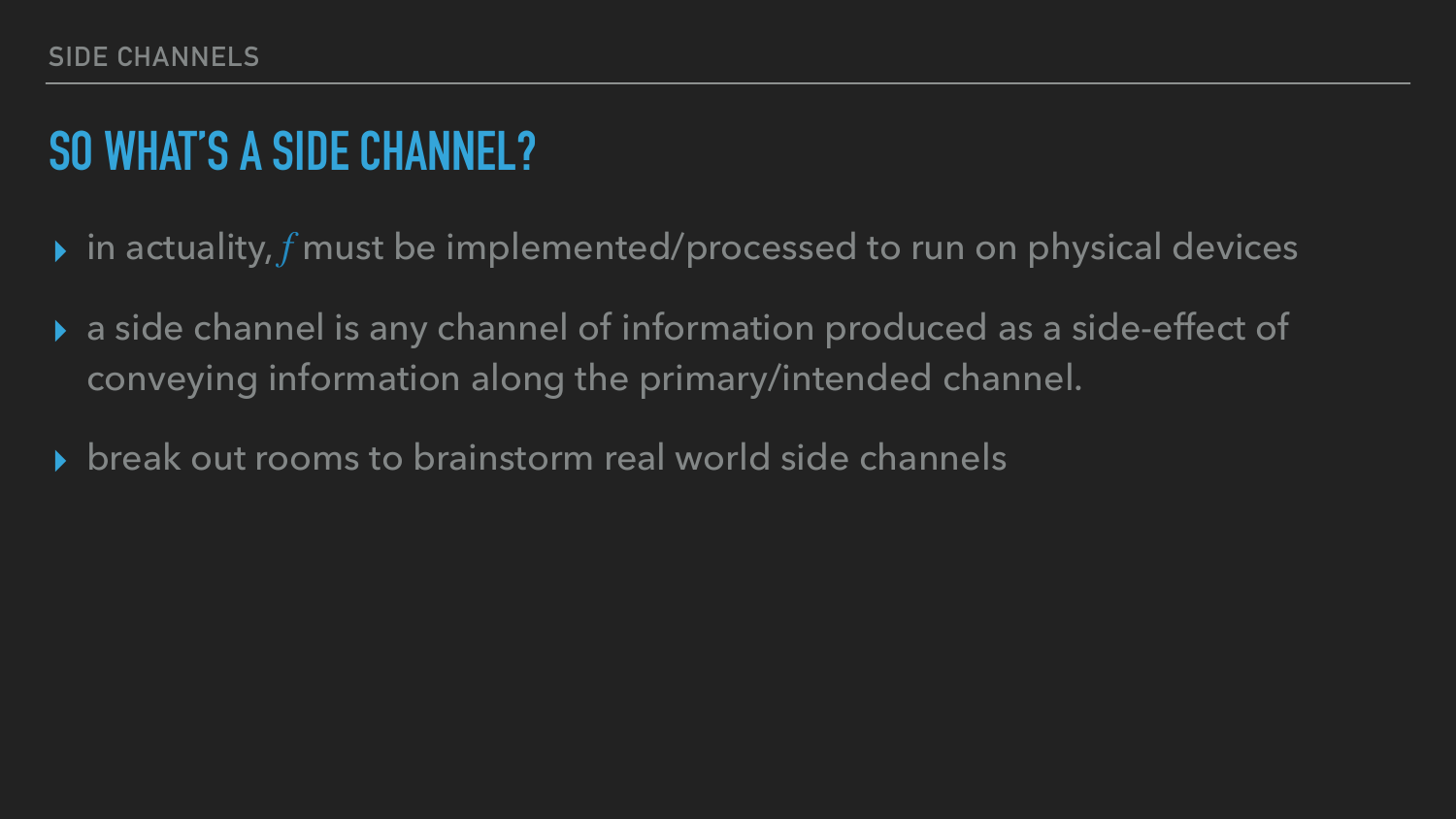# **EXAMPLE SIDE CHANNELS**

### ▸ timing

▸ is the output produced in the same amount of time for each input?

### ▸ thermal

▸ infrared pictures of pin pads can detect pressed keys

### ▸ memory

▸ is memory accessed the same way in all cases?





Heat of the Moment: Characterizing the Efficacy of Thermal Camera-Based Attacks

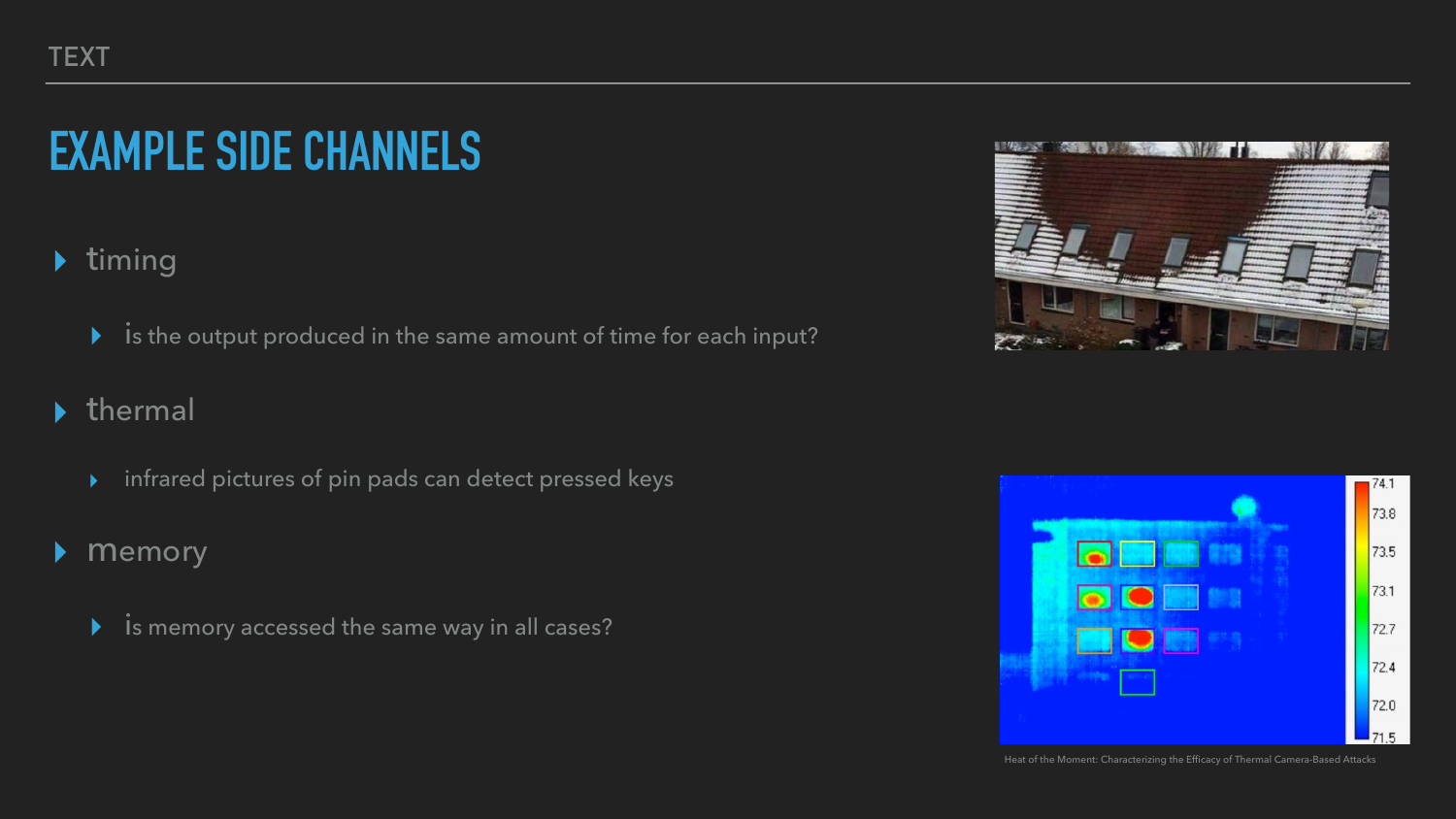# **PA3**

- ▸ two part assignment on side channels
	- ▸ memhack (memory-based side channel)
	- ▸ timehack (timing-based side channel)

▸ in both the goal is to programmatically guess the password checked by check\_pass in sysapp.c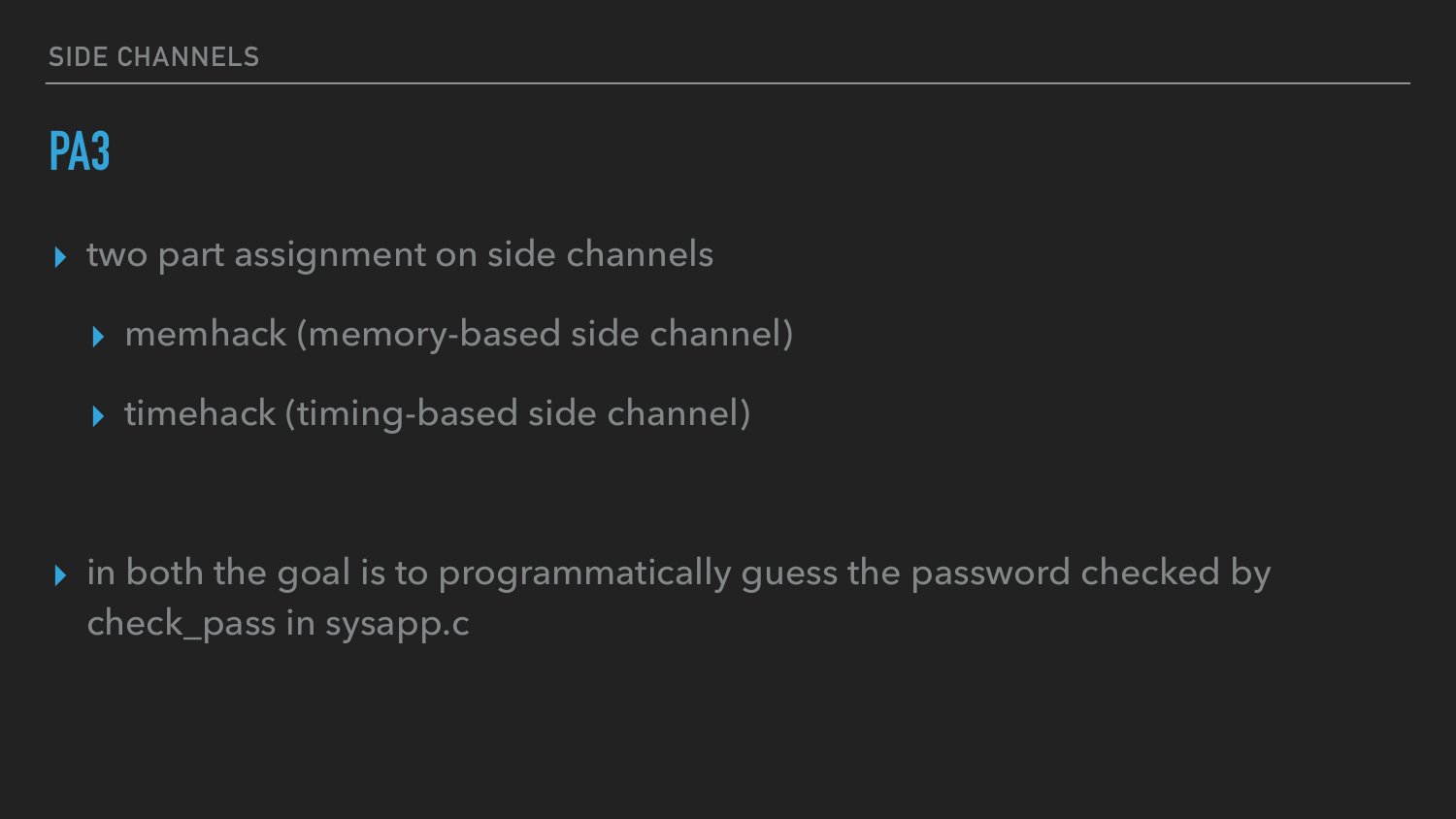### **sysapp.c**

### ▸ check\_pass

- ▸ password to check (\*pass) is passed by reference
- ▸ check\_pass loops over characters checking against true password sequentially
- ▸ correct\_pass is static in the given vm, but its value will change for grading so solution should generalize
- ▸ delay is added to make time hack more feasible

### hack\_system

▸ solution should call this on the password when it is found

```
void delay() { 
     int j, q; 
    for (j = 0; j < 100; j++) {
        q = q + j; } 
} 
int check_pass(char *pass) { 
     int i; 
    for (i = 0; i \leq s trlen(correct_pass); i++) {
        delay(); // artificial delay added for timehack
         if (pass[i] != correct_pass[i]) 
             return 0; 
 } 
     return 1; 
}; 
void hack_system(char *correct_pass) { 
     if (check_pass(correct_pass)) { 
        printf("OK: You have found correct password: '%s'\n", correct_pass);
        printf("OK: Congratulations!\n");
         exit(0); 
     } else { 
        printf("FAIL: The password is not correct! You have failed\n");
        ext(3);
     }; 
};
```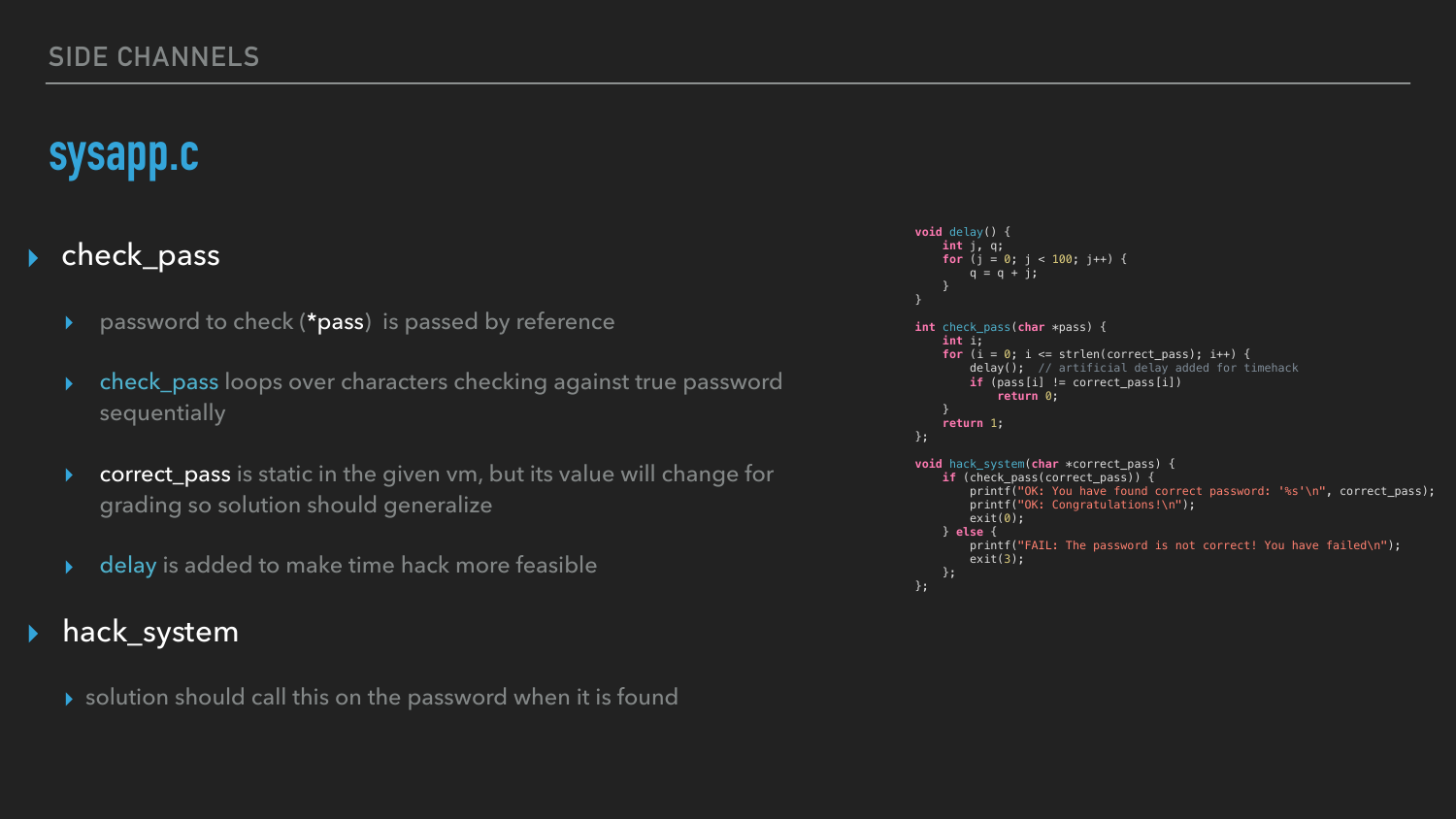# **MEMORY SIDE-CHANNELS**

### ▸ memory is protected by OS (principle of least privilege / privilege separation)



- - ▸ processes have UID and are memory isolated
	- ▸ files have permissions by (User/Group/All)
- ▸ invalid memory access results in a hardware segfault signal
	- ▸ OS passes signal along to offending process
	- ▸ in c, SIGSEGV signal is raised and may be handled by the program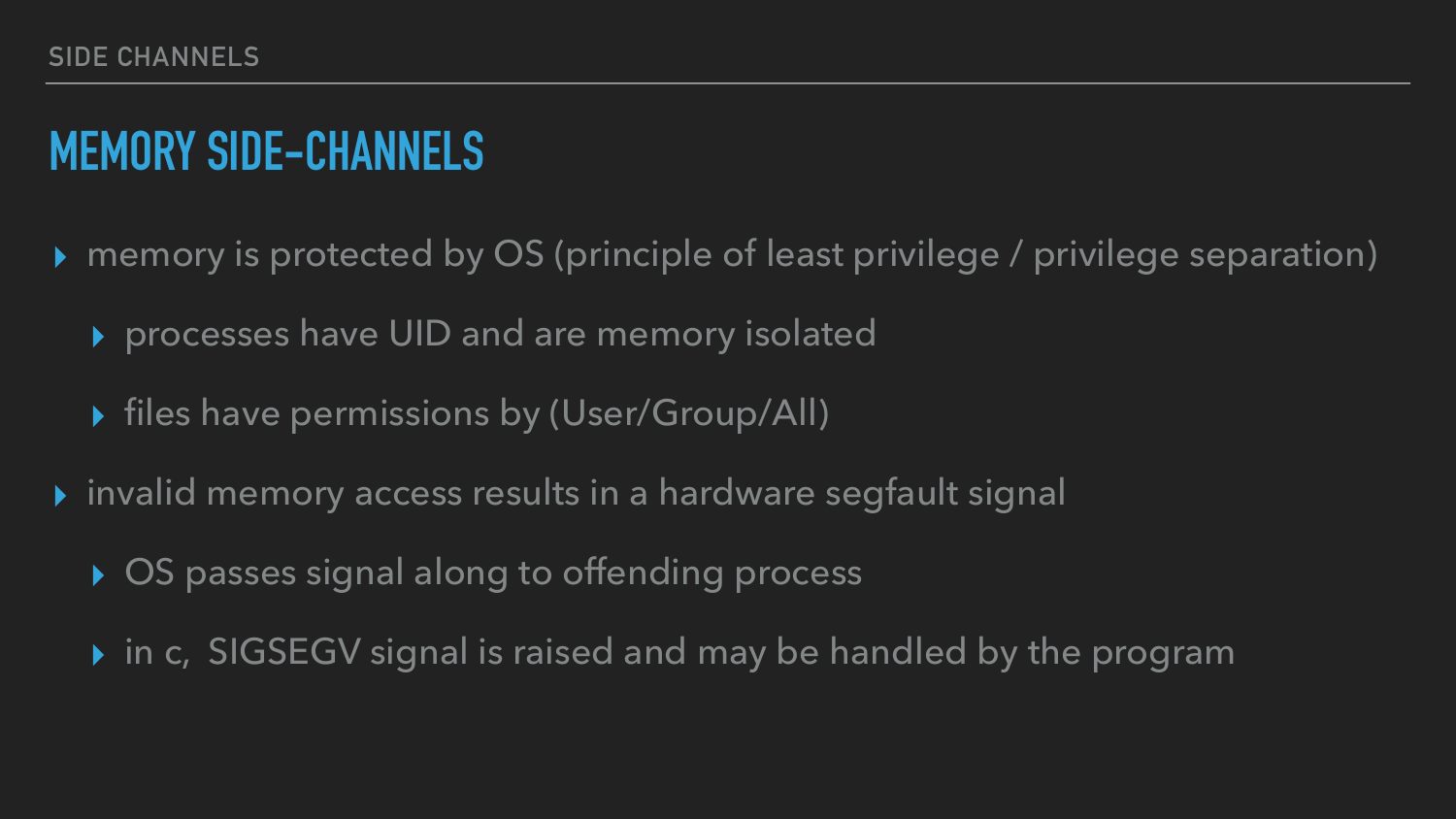### **memhack/memhack.c**

- ▸ creating signals
	- we can mark a section of memory as off limits to all with:
	- ▸ mprotect(page\_start, page\_size, PROT\_NONE) == -1)
- ▸ intercepting signals
	- ▸ demonstrate\_signals shows how segfault signal can be intercepted

```
int demonstrate_signals() { 
     char *buf = page_start; 
    // this call arranges that _if_ there is a SEGV fault in the future
    // (anywhere in the program) then control will transfer directly to this
     // point with sigsetjmp returning 1
    if (sigsetjmp(jumpout, 1) == 1) \overline{\{} // Code in this if block will execute whenever a 
         // segfault signal is produced
         return 1; // we had a SEGV
 } 
    signal(SIGSEGV, SIG_DFL);
     signal(SIGSEGV, &handle_SEGV); 
     // We will now cause a fault to happen
    *buf = 0;
     return 0; 
}
```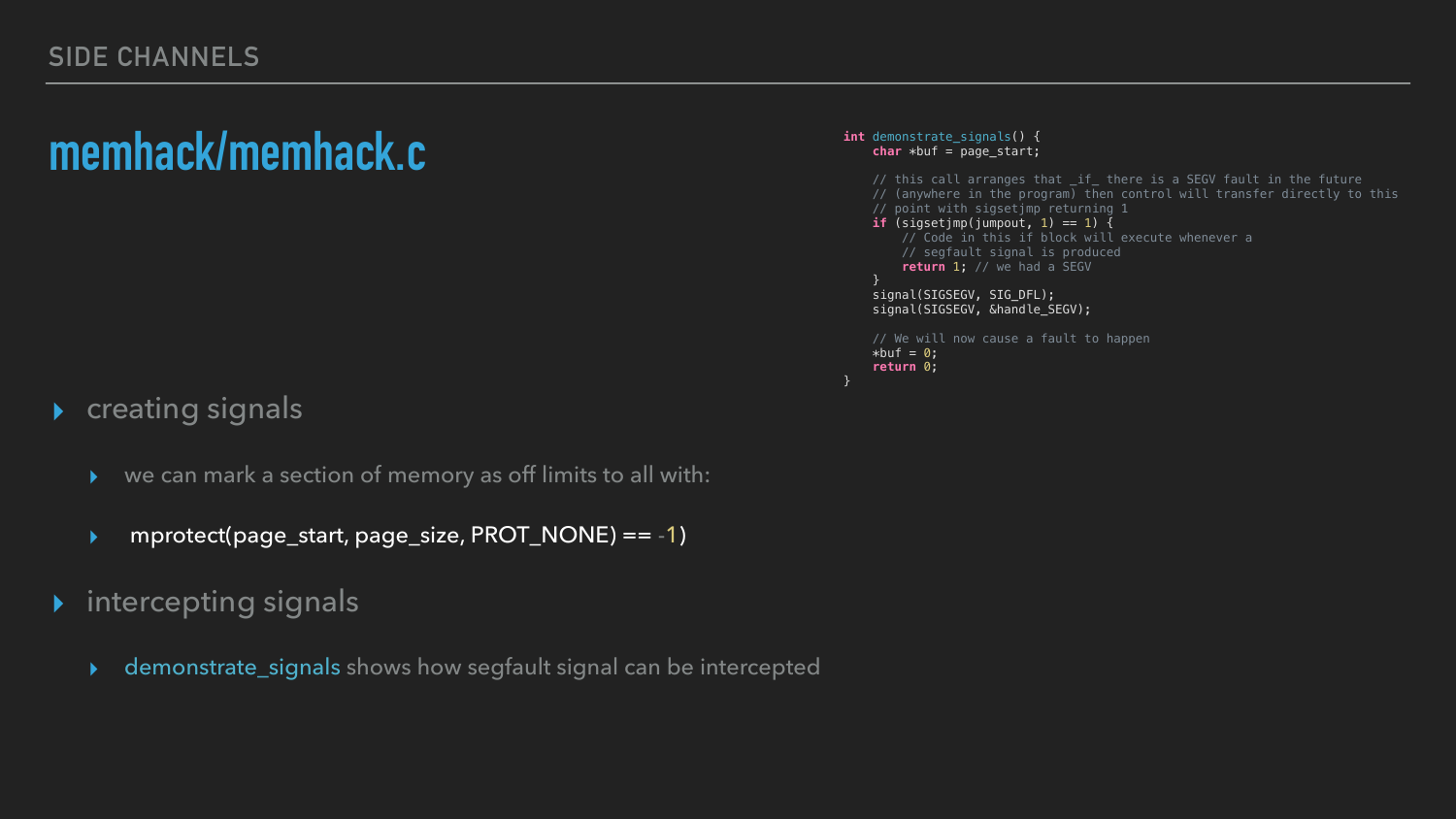### **SIDE CHANNELS**

### **memhack/memhack.c**

- ◆ so, we can
	- ▶ set access rights to memory
	- ▸ intercept all segfault signals
- ▸ key features of the password checker we seek to crack:
	- ▸ takes arguments by reference
	- ▸ checks characters sequentially
	- ▸ short circuits on first invalid character
- ▶ how can we utilize the above factors to create a side channel and bypass check\_pass?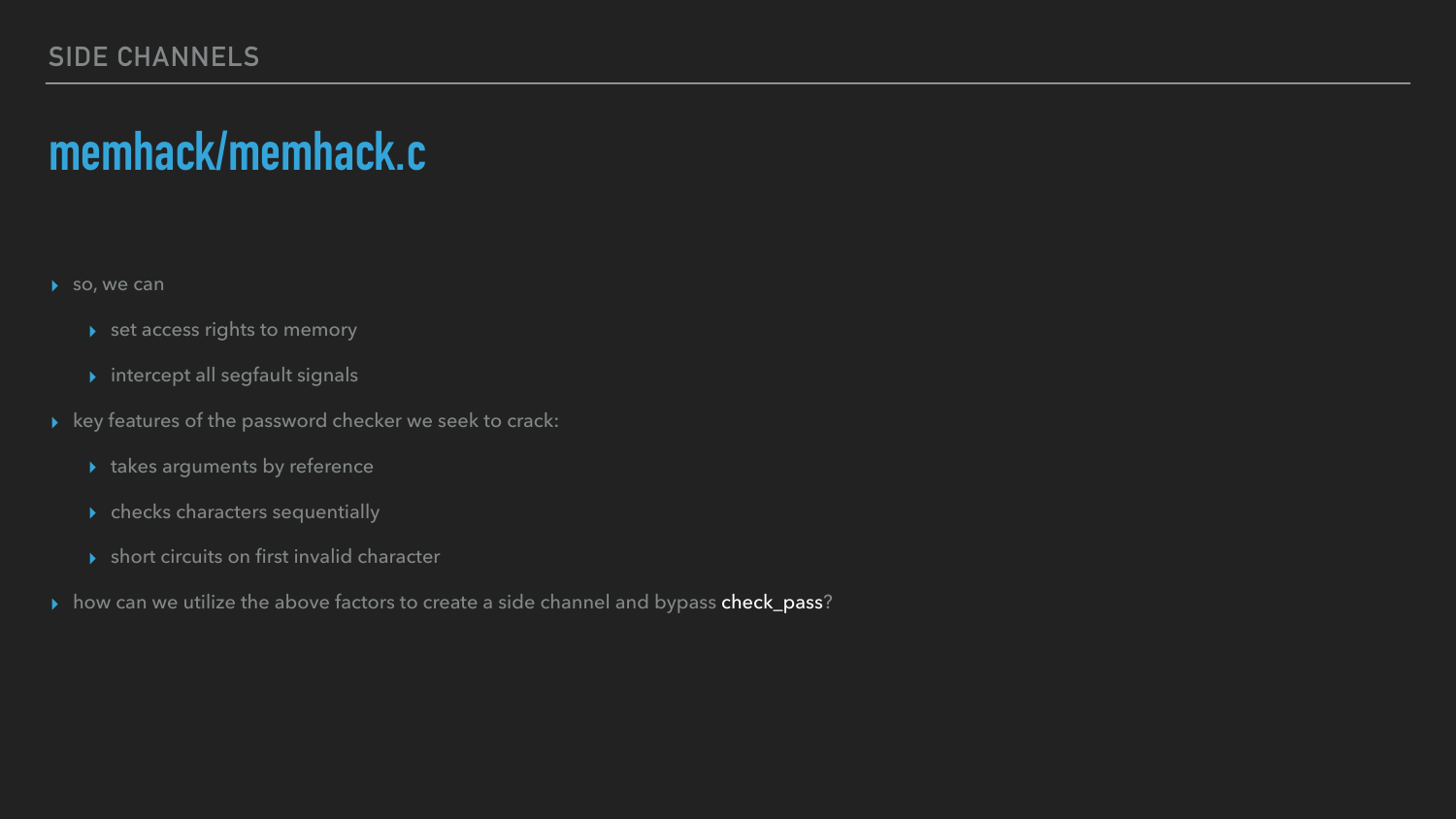### **memhack/memhack.c**



### ▸ pass the pointer to our guess to check\_pass

- ▸ M's match, i is incremented
- ▸ Y's match, i is incremented
- ▸ G != P, 0 is returned
- ▸ what does the submitter learn from this trial?



```
int check_pass(char *pass) { 
    int i; 
   for (i = 0; i \leq s trlen(correct_pass); i++) {
delay(); // artificial delay added for timehack
 if (pass[i] != correct_pass[i]) 
            return 0; 
 } 
    return 1; 
};
```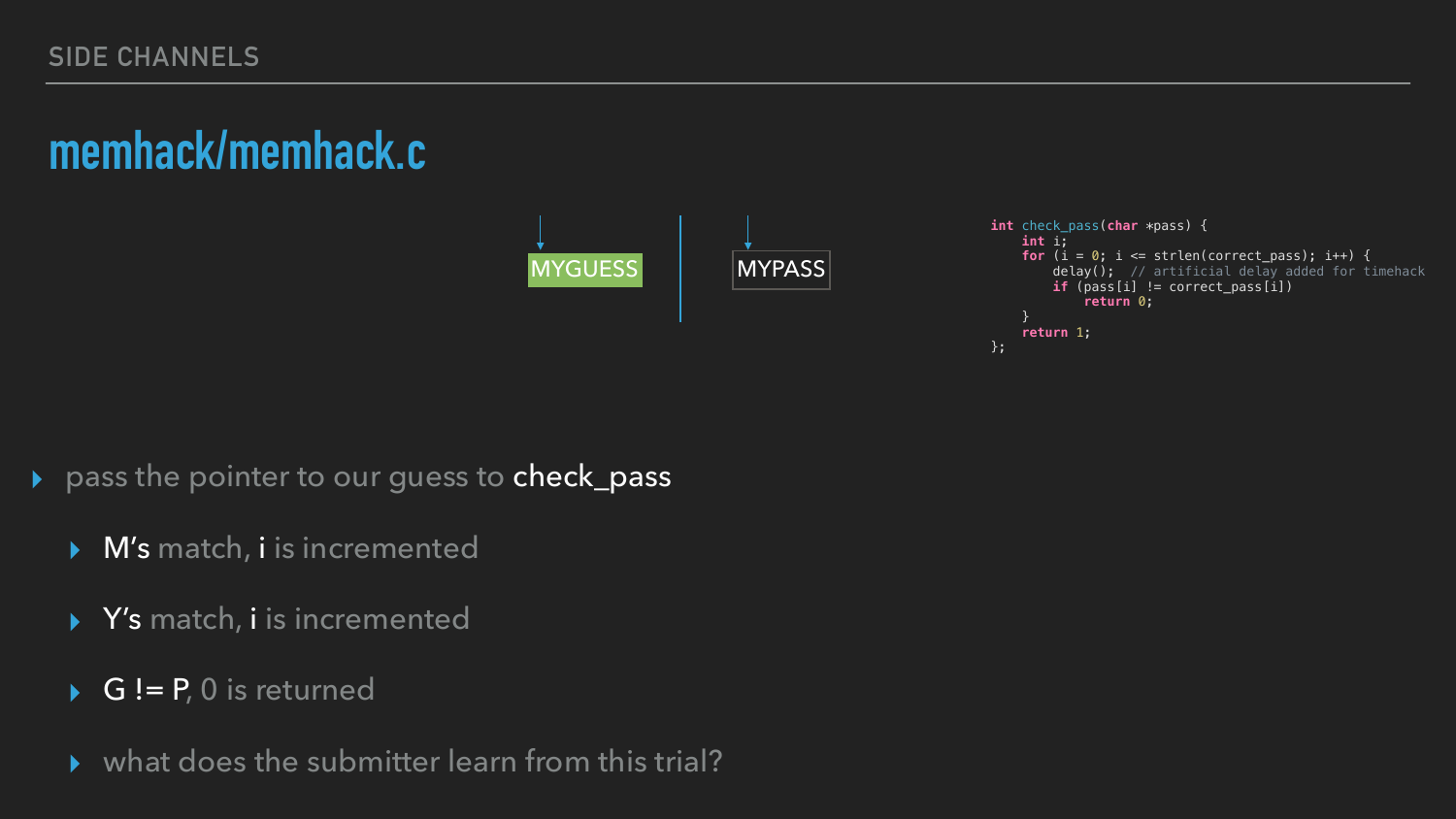### **SIDE CHANNELS**

### **memhack/memhack.c**



### ▸ what if we use mprotect to segment our guess?

- ▸ A's match, i is incremented
- ▶ segfault triggered when check\_pass attempts to check second character in protected memory!
- ▸ what does the submitter learn from this experiment?

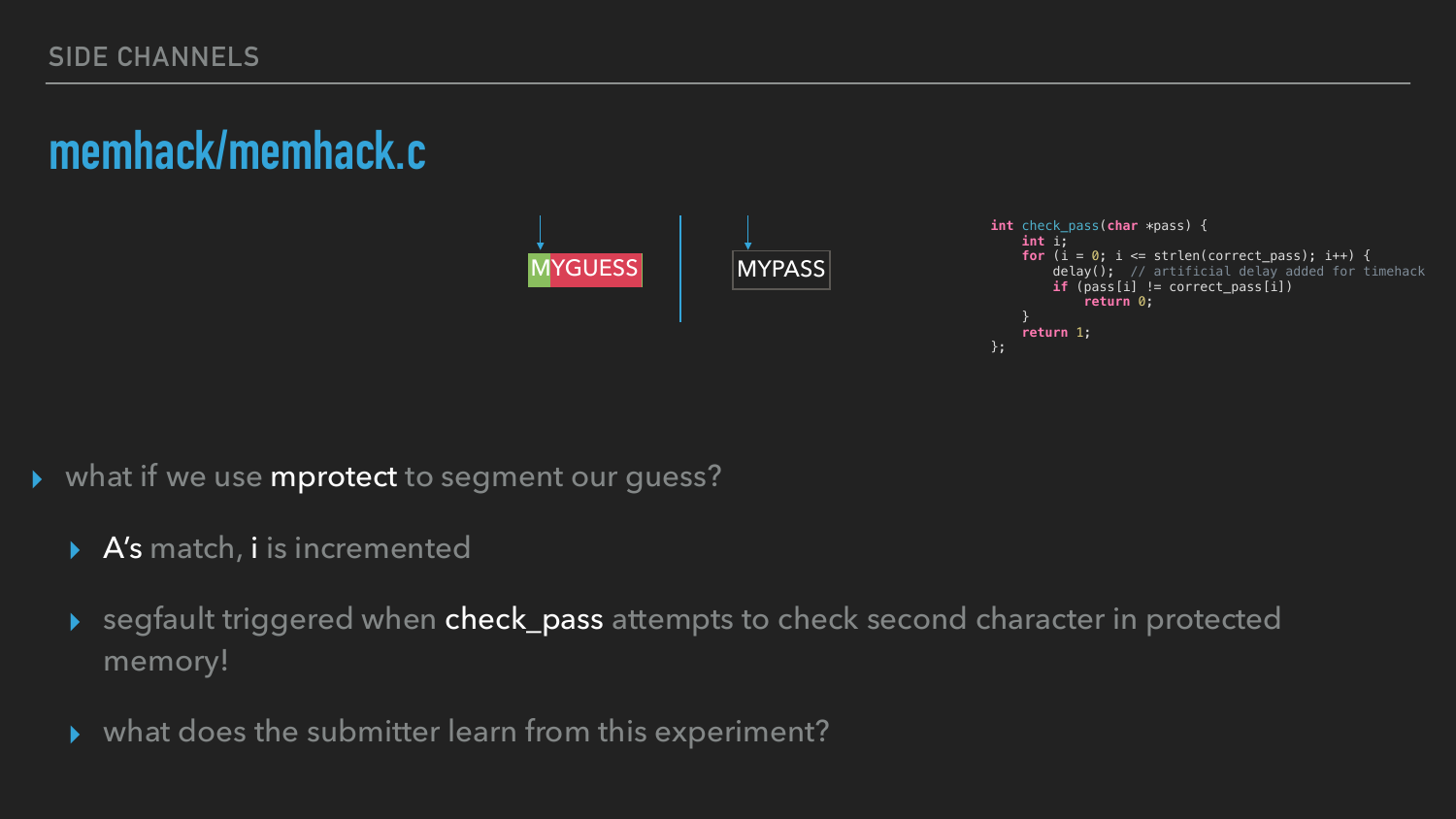- ▸ key features of the password checker we seek to crack (same sysapp.c as in memhack):
	- ▸ checks characters sequentially
	- ▶ short circuits on first invalid character
	- ▸ performs same operations when checking each character
- using rdtsc macro we can get the current cycle counter value as type long
	- ▸ cycle counter increments by 1 for each instruction the system performs
		- ▸ BEWARE: this includes instructions performed by other programs on the system!
	- ▶ we can wrap a function call with calls to rdtsc and use the difference in the instruction counter before and after the function call as an estimate of the time the function call took to complete
- ▶ how can we utilize the above factors to create a side channel and bypass check\_pass?

```
int check_pass(char *pass) { 
     int i; 
    for (i = 0; i \leq s trlen(correct_pass); i++) {
        delay(); // artificial delay added for timehack
         if (pass[i] != correct_pass[i]) 
             return 0; 
 } 
     return 1; 
};
```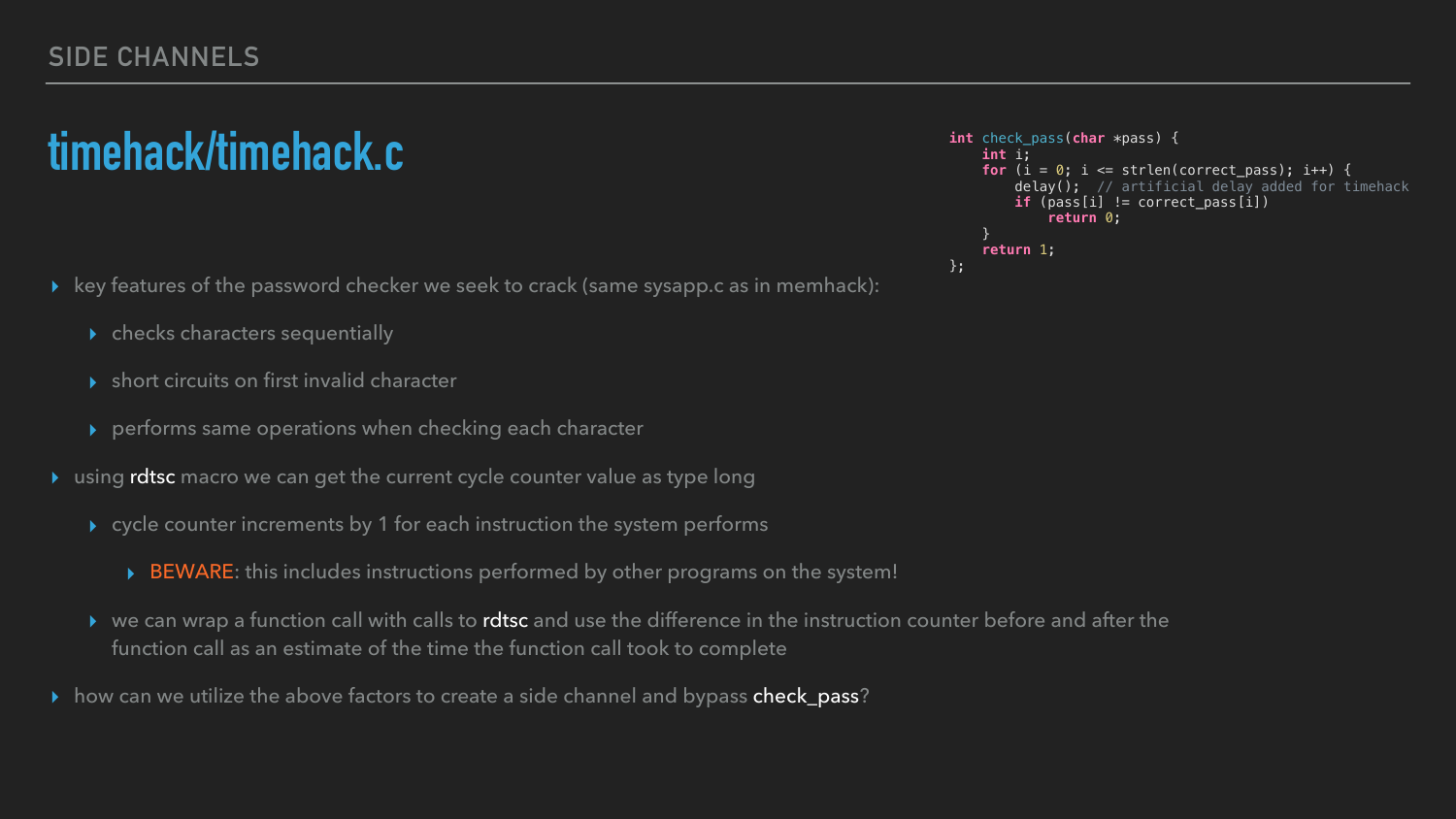### ▸ we can run check\_pass against all possible first characters and record how

- many cycles passed
	- ▸ the first character will be the only thing checked in all but one trial
	- ▸ only checking one character should take roughly the same number of cycles each time, while checking two should take more
	- ▸ we can then repeat the process fixing the first character and trying all possible second characters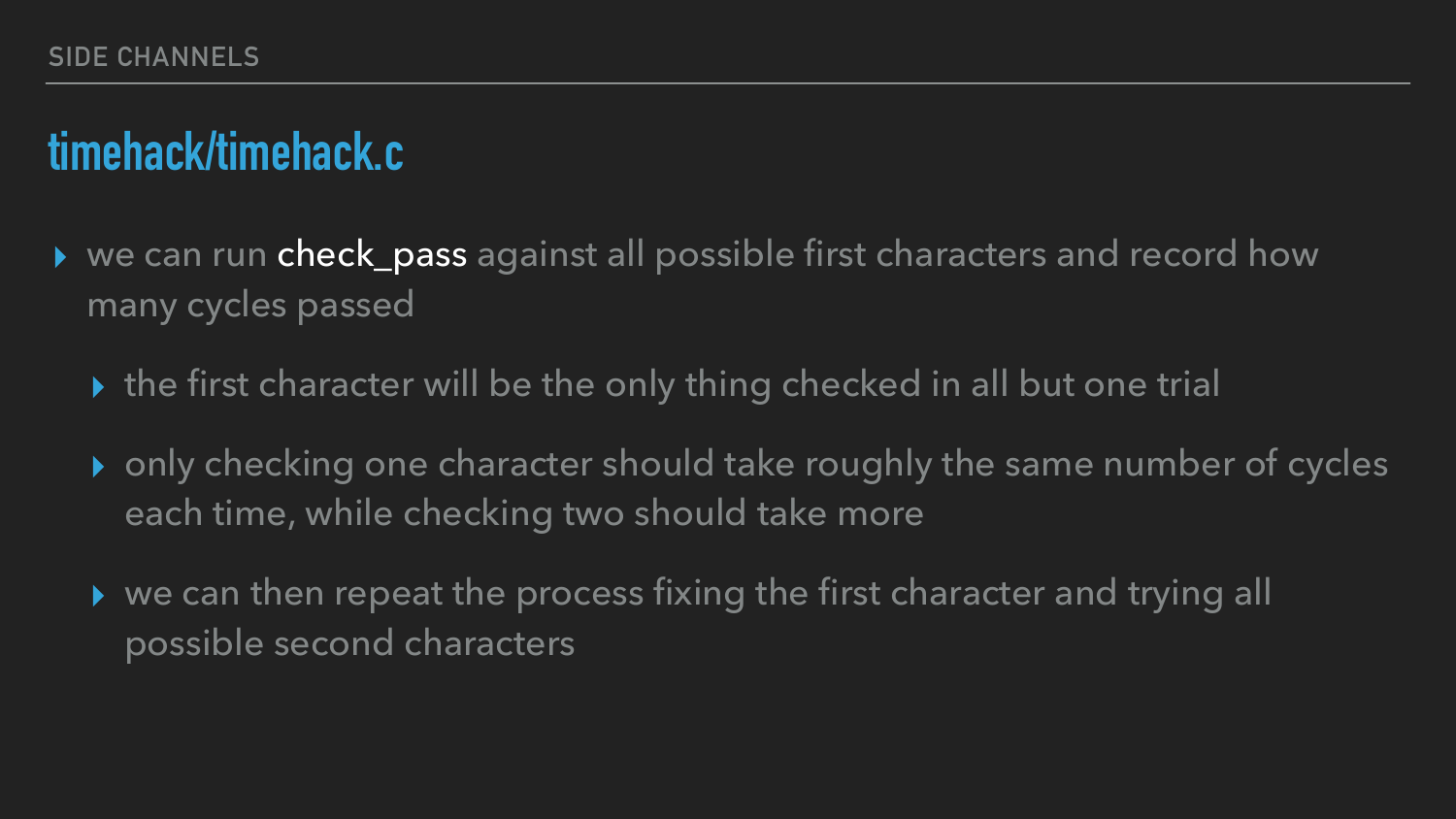▸ the cycle counter increments by 1 for each instruction the system performs, including

- ▸ but wait, that seems too easy!
	- instructions for other processes
	- ▸ each guess should be treated as a trial
	- median, mode, etc.
	- sidelined part way through execution due to multithreading

▸ performing multiple trials for each guess we can form statistics: e.g. mean,

▸ we are interested in the expected runtime when our program hasn't been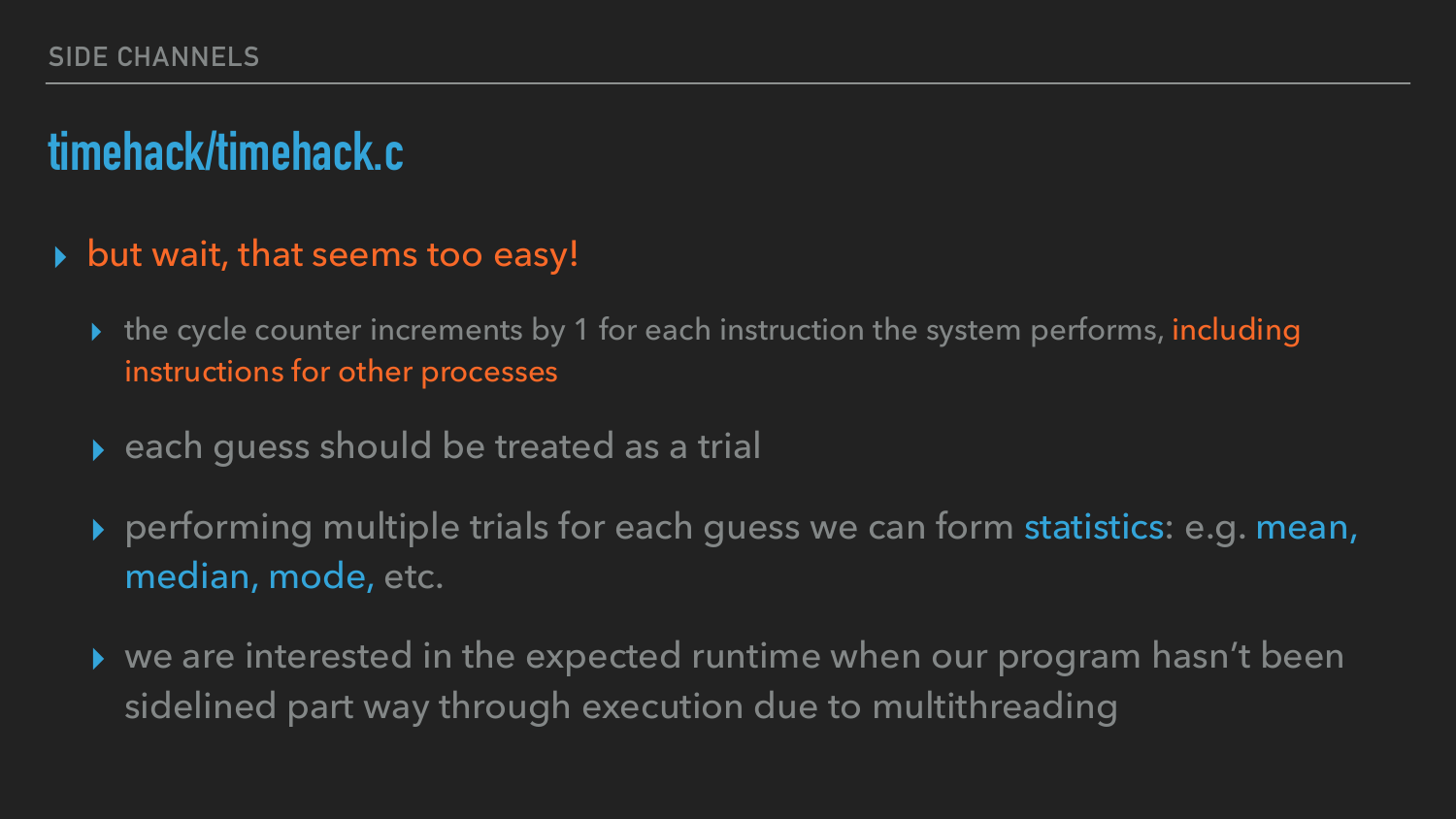### ▸ mode:

- ▶ sample measurements: [24, 21, 22, 11, 670, 22, 18]
- ▸ mode is the most frequently observed value in a sample

### ▸ issues:

- ▶ given range of possible integer values may be rare to encounter repeat values ▸ the mode is thus inconsistent and wouldn't be expected to approach our
- desired expected value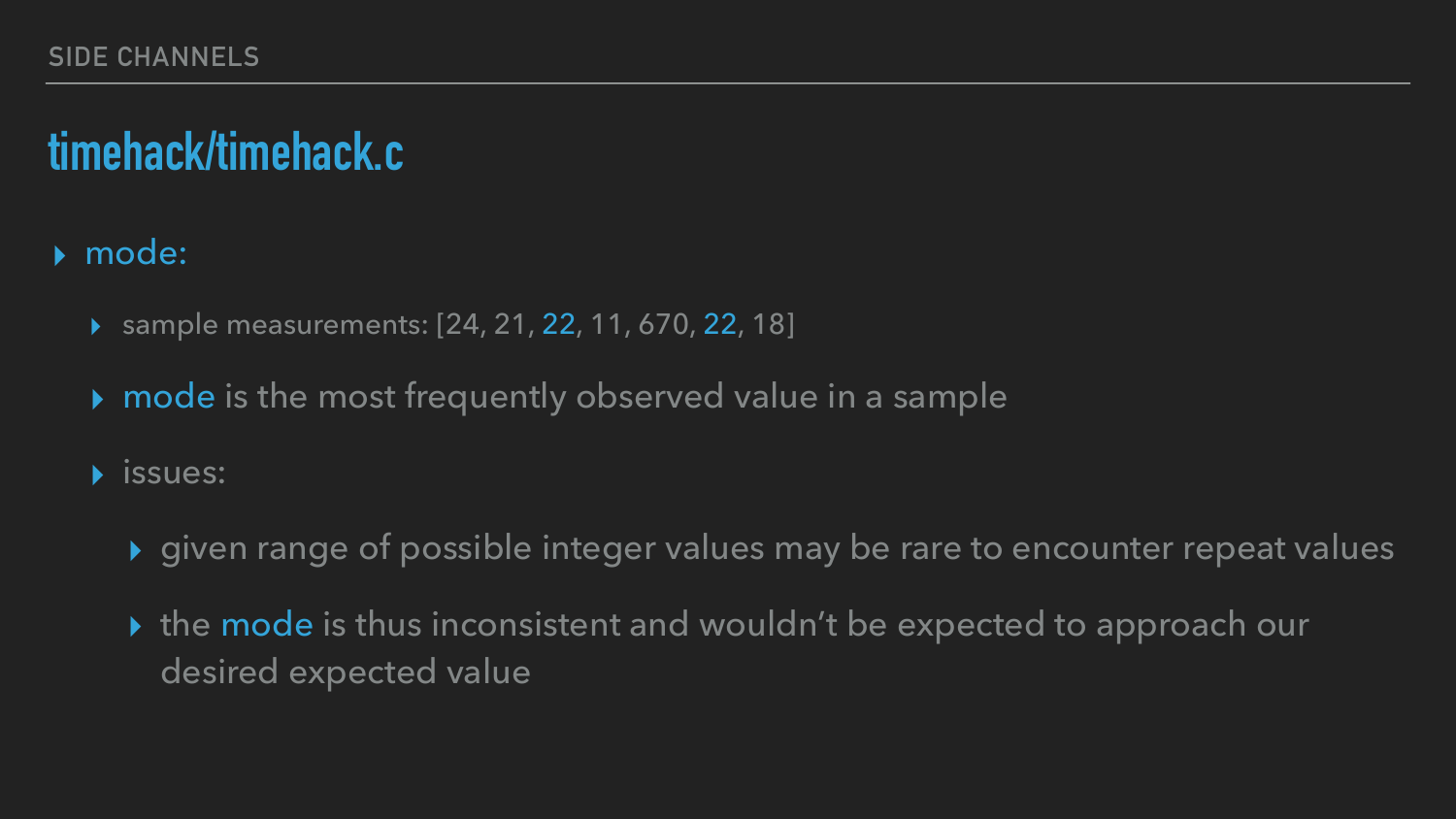### ▸ mean:

▶ sample measurements:  $x = [24, 21, 22, 11, 670, 22, 18]$ 

- ▸ issues:
	- ▸ sensitive to outliers.
		- ▸ e.g. removing the outlier 670 would result in a mean of 19.66
	- overkill when we have …

$$
\sqrt{x} = \frac{1}{len(x)} \sum_{i} x[i] = 112.57
$$

▸ may be able to apply the central limit theorem (taking into account variance), but that's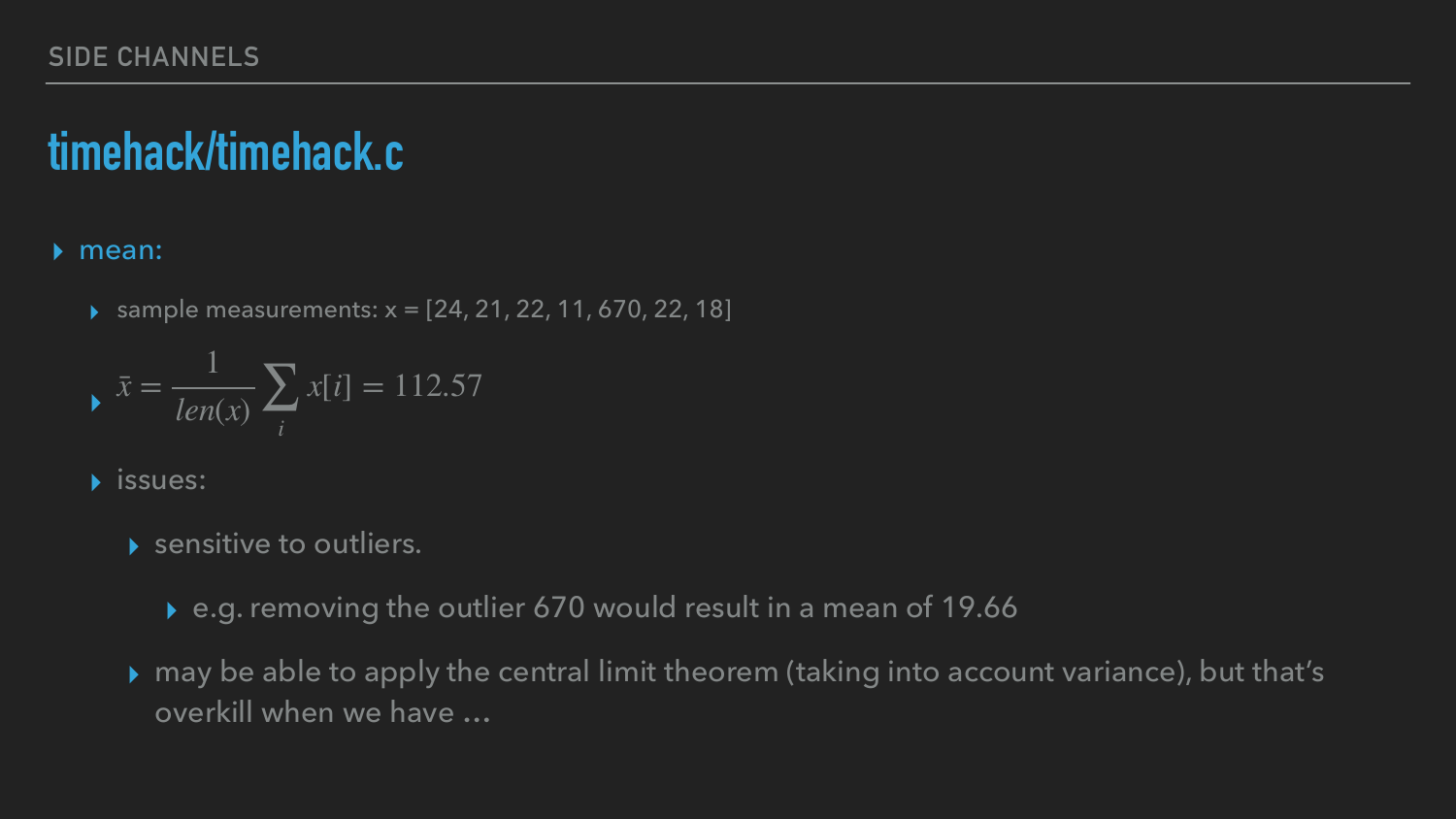▸ median: the 'middle' number in a sample

▶ sample measurements:  $x = [24, 21, 22, 11, 670, 22, 18]$ 

▶ x.sort() -> [11, 18, 21, 22, 22, 24, 670]

 $\triangleright$  if len(x) % 2 == 0

 $\rightarrow y = [11, 18, 21, 22, 22, 24]$ 

 $\rightarrow$  median(y) =  $21 + 22$ 2  $= 21.5$ 

▸ the median is robust to outliers! removing 670 only shifted the median by .5